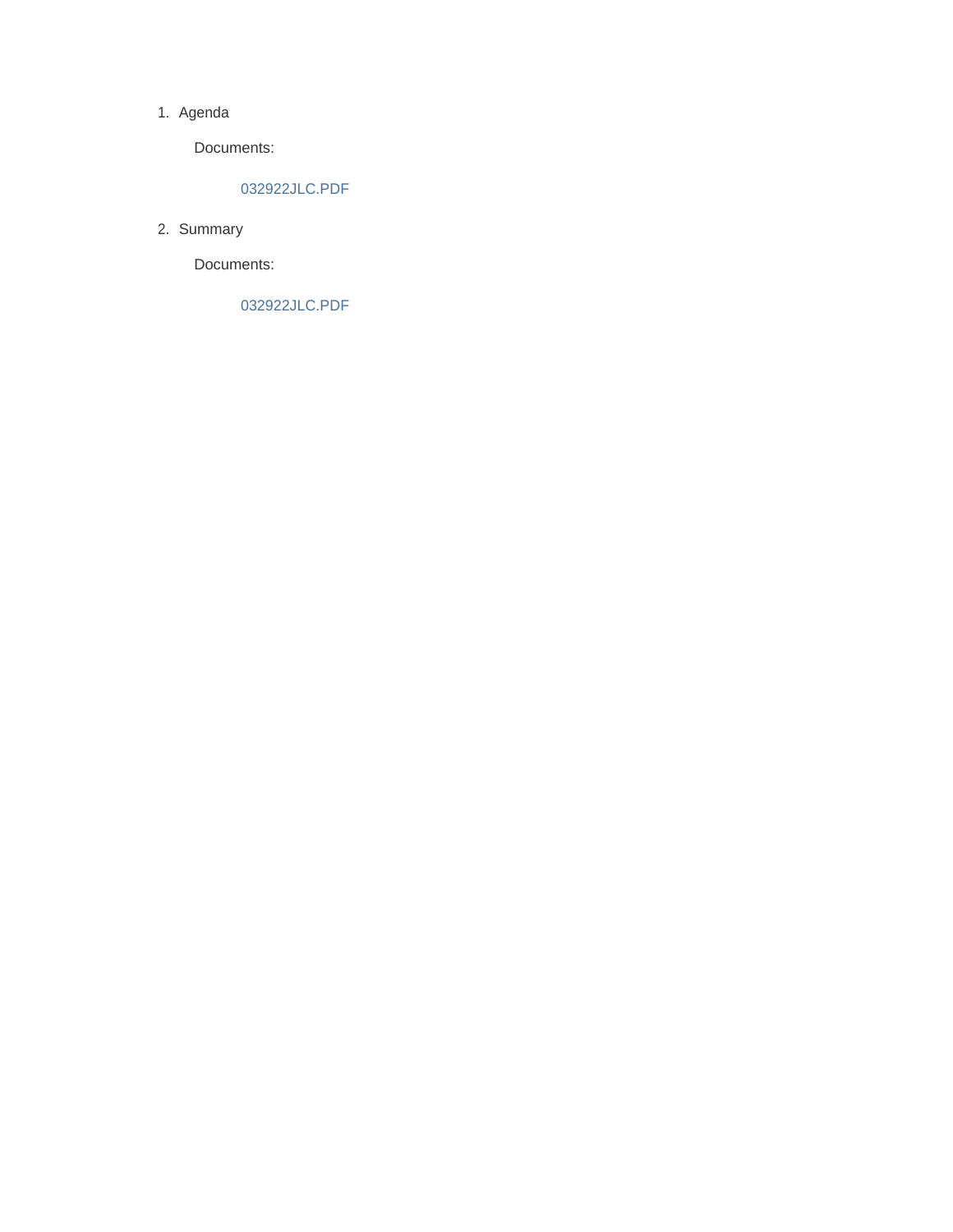

## **City of Marietta**

205 Lawrence Street Post Office Box 609 Marietta, Georgia 30061

# **Meeting Agenda**

## **JUDICIAL LEGISLATIVE COMMITTEE**

| <b>Andy Morris, Chairman</b><br><b>Cheryl Richardson, Vice Chair</b><br>Andre L. Sims |                        |
|---------------------------------------------------------------------------------------|------------------------|
| <b>Tuesday, March 29, 2022</b>                                                        | <b>Council Chamber</b> |

*Immediately Following Parks, Recreation and Tourism Committee*

### **CALL TO ORDER:**

### **MINUTES:**

| 20220237         | <b>Regular Meeting - February 22, 2022</b>                                                                                                   |
|------------------|----------------------------------------------------------------------------------------------------------------------------------------------|
|                  | Review and approval of the February 22, 2022 meeting minutes.                                                                                |
| <b>BUSINESS:</b> |                                                                                                                                              |
| 20220087         | <b>Sanitary Conditions and Procedures</b>                                                                                                    |
|                  | Motion to approve the revised ordinance to Sect. 7-4-2-110 - Sanitary Conditions and<br>Procedures.                                          |
|                  | <b>Second Reading</b>                                                                                                                        |
| 20210589         | <b>Charter Amendment related to Firefighter and Police Officer Civil Service</b>                                                             |
|                  | Motion to approve Amendment to the Charter for the City of Marietta Section 4.13 entitled<br>"Firefighter and Police Officer Civil Service". |
|                  | <b>Second Reading</b><br><b>Public Hearing Required</b>                                                                                      |
|                  |                                                                                                                                              |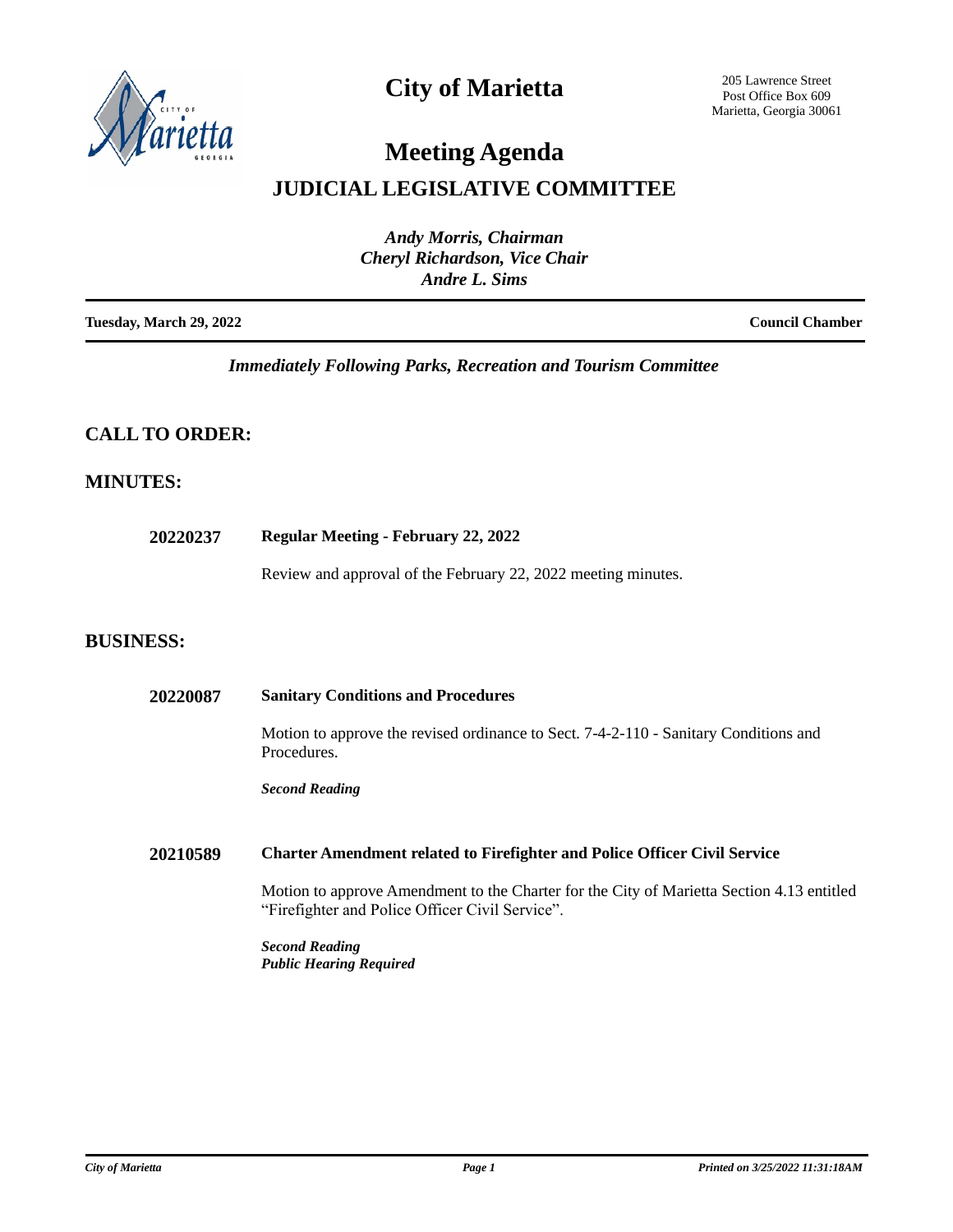**COMMITTEE** 

#### **20210590 Code Amendment - Civil Service Rules and Regulations**

Motion to approve an ordinance amending Chapter 4-8 of the Municipal Code of Marietta related to Civil Service Rules and Regulations as requested by the Civil Service Board.

*Second Reading*

#### **20220165 Pension Plan Amendments (Retirement Applications)**

Motion approving an ordinance amending the defined benefit pension plans to clarify that the Pension Board has the authority to act on retirement applications submitted less than 30 days from the applicant's retirement date as forwarded by the Pension Board.

*Second Reading*

#### **20220166 Pension Plan Amendments (Pension Board)**

Motion approving an ordinance amending Article X in the defined benefit pension plans to allow the police and fire chiefs to select a designee to serve on the board in an ex officio role, update the officers and duties section, and make other administrative updates and formatting changes as forwarded by the Pension Board.

*Second Reading*

#### **20220233 Ordinance Amendment Related to Chapter 8-12-16 - Solicitation**

Motion to amend Chapter 8-12-16 entitled "Solicitation" of the Code of Ordinances of the City of Marietta by adopting new Sections 8-12-16-010, et seq.

*Second Reading*

*Public Hearing*

#### **20220290 Marietta History Center Collection**

Motion approving the request from the Marietta History Center for the permanent removal of items from its collection.

#### **20220300 Final Plat - Rosehill Townhomes**

Request by 33 Holdings for approval of the final plat for Rosehill Townhomes, a 33 townhome community located at 401 Rose Drive and zoned RM-12 (Z2020-23).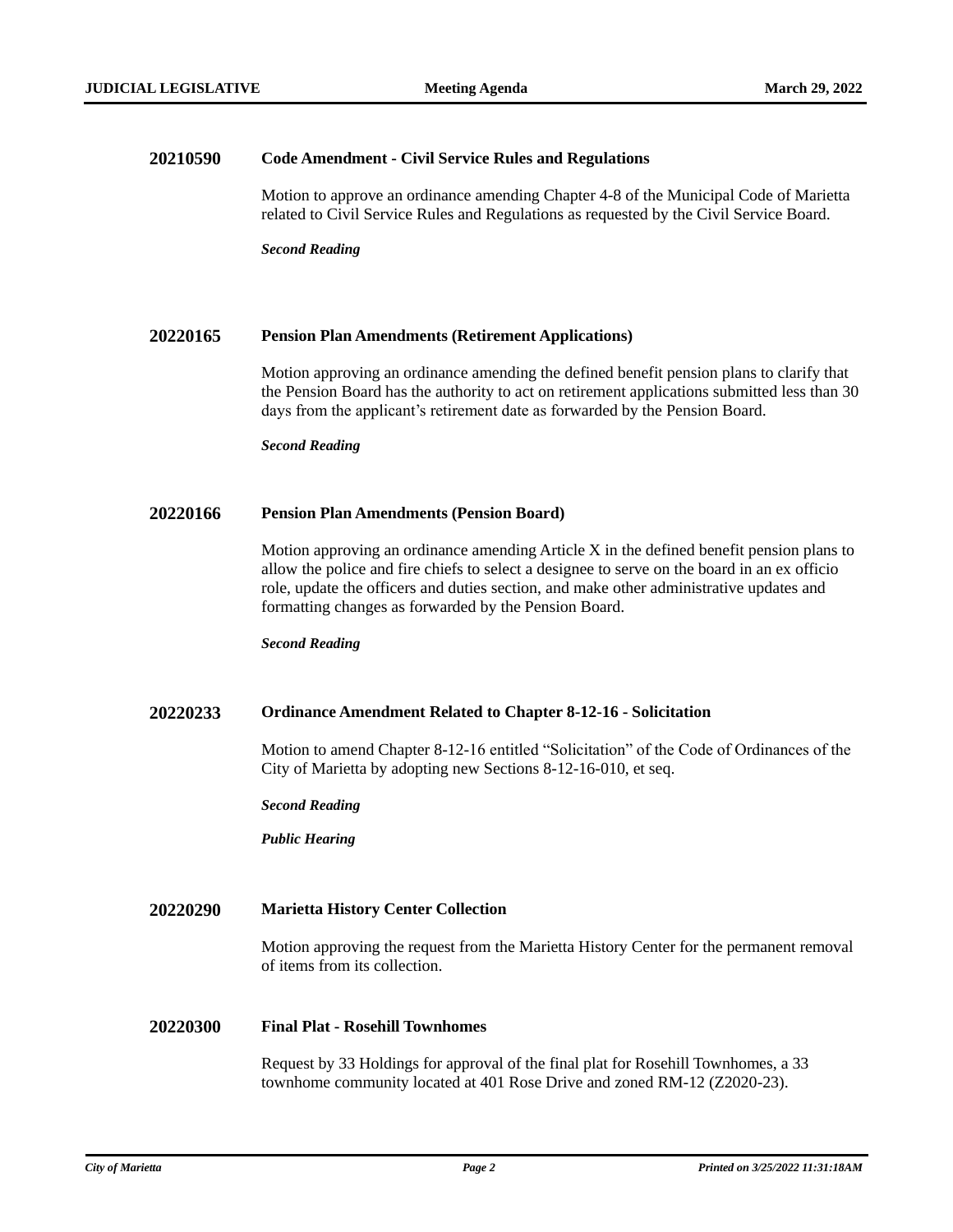**COMMITTEE** 

| 20220313 | <b>Code Amendment - Auto Sales and Repairs</b>                                                  |
|----------|-------------------------------------------------------------------------------------------------|
|          | Discussion of proposed changes to zoning regulations regarding automobile sales and<br>repairs. |
| 20220058 | <b>Code Enforcement Noise Ordinance</b>                                                         |
|          | Discussion of the Code Enforcement Noise Ordinance.                                             |
|          | Requested by Council Member M. Carlyle Kent                                                     |
|          |                                                                                                 |
| 20220321 | <b>Attached Townhome Moratorium</b>                                                             |
|          | Motion to approve a moratorium on attached townhome developments within the city.               |
|          | Requested by Council Member Chalfant                                                            |
|          |                                                                                                 |
| 20220311 | <b>Legislative Update</b>                                                                       |
|          | An update of the 2022 Georgia Legislative Session.                                              |

## **ADJOURNMENT:**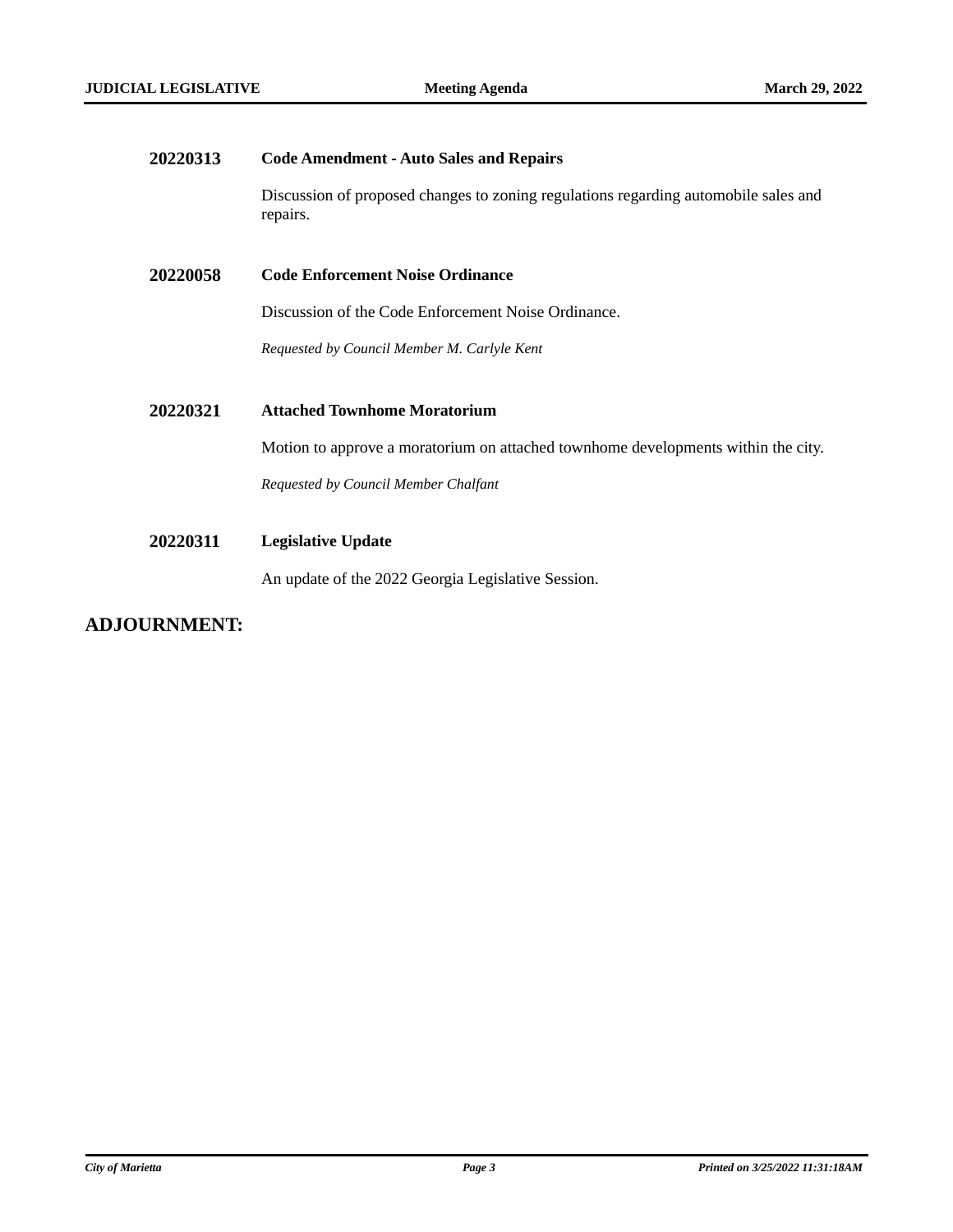

## **City of Marietta**

## **Meeting Summary JUDICIAL LEGISLATIVE COMMITTEE**

*Andy Morris, Chairman Cheryl Richardson, Vice Chair Andre L. Sims*

**Tuesday, March 29, 2022 Council Chamber**

| <b>Immediately Following Parks, Recreation and Tourism Committee</b> |                                                                                                                                                                                     |  |
|----------------------------------------------------------------------|-------------------------------------------------------------------------------------------------------------------------------------------------------------------------------------|--|
| 20220237                                                             | <b>Regular Meeting - February 22, 2022</b>                                                                                                                                          |  |
|                                                                      | Review and approval of the February 22, 2022 meeting minutes.<br><b>Approved and Finalized</b>                                                                                      |  |
| 20220087                                                             | <b>Sanitary Conditions and Procedures</b>                                                                                                                                           |  |
|                                                                      | Motion to approve the revised ordinance to Sect. 7-4-2-110 - Sanitary Conditions<br>and Procedures.                                                                                 |  |
|                                                                      | <b>Second Reading</b>                                                                                                                                                               |  |
|                                                                      | <b>Referred</b>                                                                                                                                                                     |  |
| 20210589                                                             | <b>Charter Amendment related to Firefighter and Police Officer Civil Service</b>                                                                                                    |  |
|                                                                      | Motion to approve Amendment to the Charter for the City of Marietta Section<br>4.13 entitled "Firefighter and Police Officer Civil Service".                                        |  |
|                                                                      | <b>Second Reading</b><br><b>Public Hearing Required</b>                                                                                                                             |  |
|                                                                      | Recommended for Council Agenda Non Consent                                                                                                                                          |  |
| 20210590                                                             | <b>Code Amendment - Civil Service Rules and Regulations</b>                                                                                                                         |  |
|                                                                      | Motion to approve an ordinance amending Chapter 4-8 of the Municipal Code of<br>Marietta related to Civil Service Rules and Regulations as requested by the Civil<br>Service Board. |  |
|                                                                      | <b>Second Reading</b>                                                                                                                                                               |  |
|                                                                      | <b>Recommended for Approval - Consent Agenda</b>                                                                                                                                    |  |

*Council member Goldstein voting against.*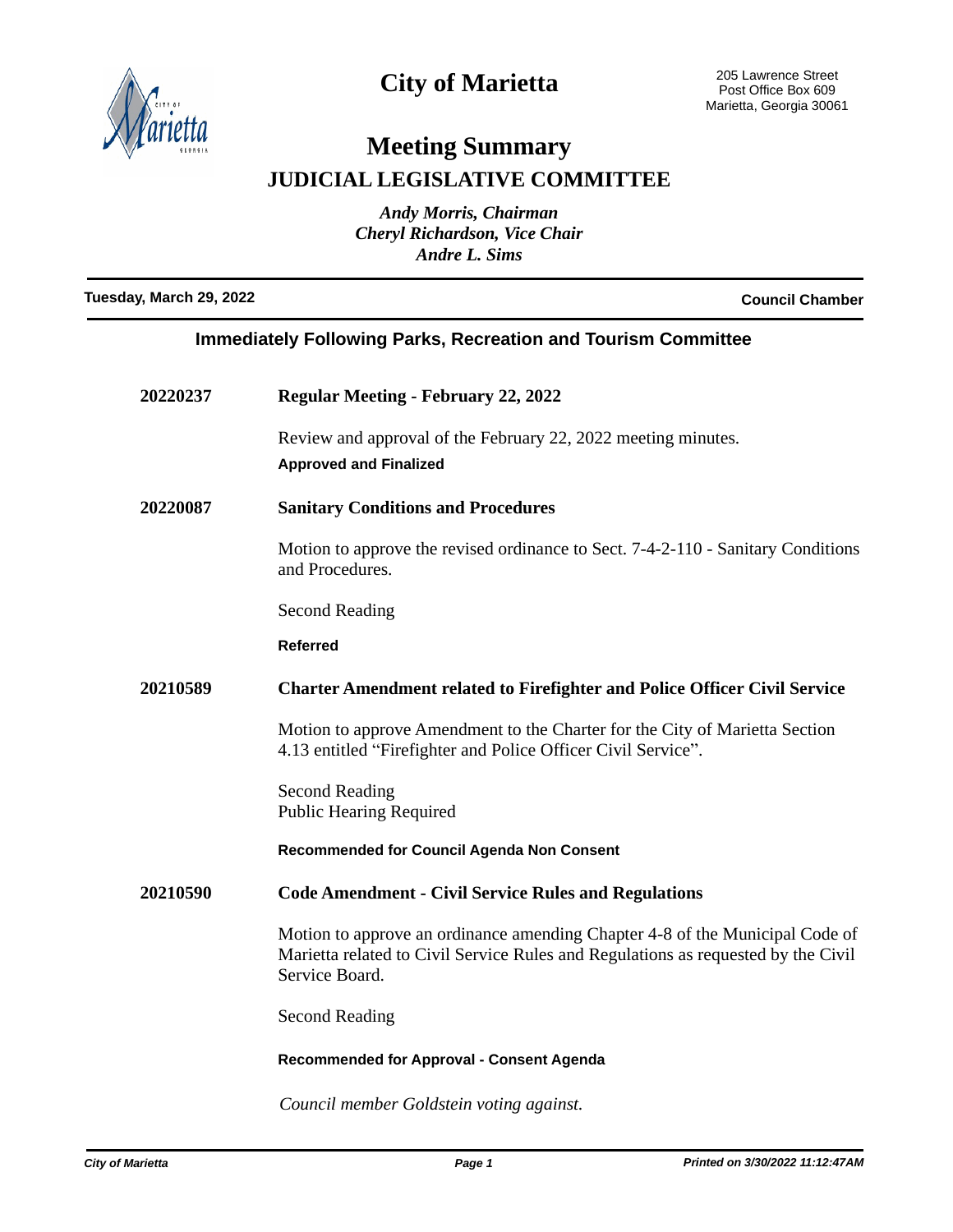| 20220165 | <b>Pension Plan Amendments (Retirement Applications)</b>                                                                                                                                                                                                                                                                                     |
|----------|----------------------------------------------------------------------------------------------------------------------------------------------------------------------------------------------------------------------------------------------------------------------------------------------------------------------------------------------|
|          | Motion approving an ordinance amending the defined benefit pension plans to<br>clarify that the Pension Board has the authority to act on retirement applications<br>submitted less than 30 days from the applicant's retirement date as forwarded by<br>the Pension Board.                                                                  |
|          | <b>Second Reading</b>                                                                                                                                                                                                                                                                                                                        |
|          | <b>Recommended for Approval - Consent Agenda</b>                                                                                                                                                                                                                                                                                             |
| 20220166 | <b>Pension Plan Amendments (Pension Board)</b>                                                                                                                                                                                                                                                                                               |
|          | Motion approving an ordinance amending Article X in the defined benefit pension<br>plans to allow the police and fire chiefs to select a designee to serve on the board<br>in an ex officio role, update the officers and duties section, and make other<br>administrative updates and formatting changes as forwarded by the Pension Board. |
|          | <b>Second Reading</b>                                                                                                                                                                                                                                                                                                                        |
|          | <b>Recommended for Approval - Consent Agenda</b>                                                                                                                                                                                                                                                                                             |
| 20220233 | <b>Ordinance Amendment Related to Chapter 8-12-16 - Solicitation</b>                                                                                                                                                                                                                                                                         |
|          | Motion to amend Chapter 8-12-16 entitled "Solicitation" of the Code of<br>Ordinances of the City of Marietta by adopting new Sections 8-12-16-010, et seq.                                                                                                                                                                                   |
|          | <b>Second Reading</b>                                                                                                                                                                                                                                                                                                                        |
|          | <b>Public Hearing</b>                                                                                                                                                                                                                                                                                                                        |
|          | Recommended for Council Agenda Non Consent                                                                                                                                                                                                                                                                                                   |
| 20220290 | <b>Marietta History Center Collection</b>                                                                                                                                                                                                                                                                                                    |
|          | Motion approving the request from the Marietta History Center for the permanent<br>removal of items from its collection.                                                                                                                                                                                                                     |
|          | <b>Recommended for Approval - Consent Agenda</b>                                                                                                                                                                                                                                                                                             |
| 20220300 | <b>Final Plat - Rosehill Townhomes</b>                                                                                                                                                                                                                                                                                                       |
|          | Request by 33 Holdings for approval of the final plat for Rosehill Townhomes, a<br>33 townhome community located at 401 Rose Drive and zoned RM-12<br>$(Z2020-23)$ .                                                                                                                                                                         |

### **Recommended for Council Agenda Non Consent**